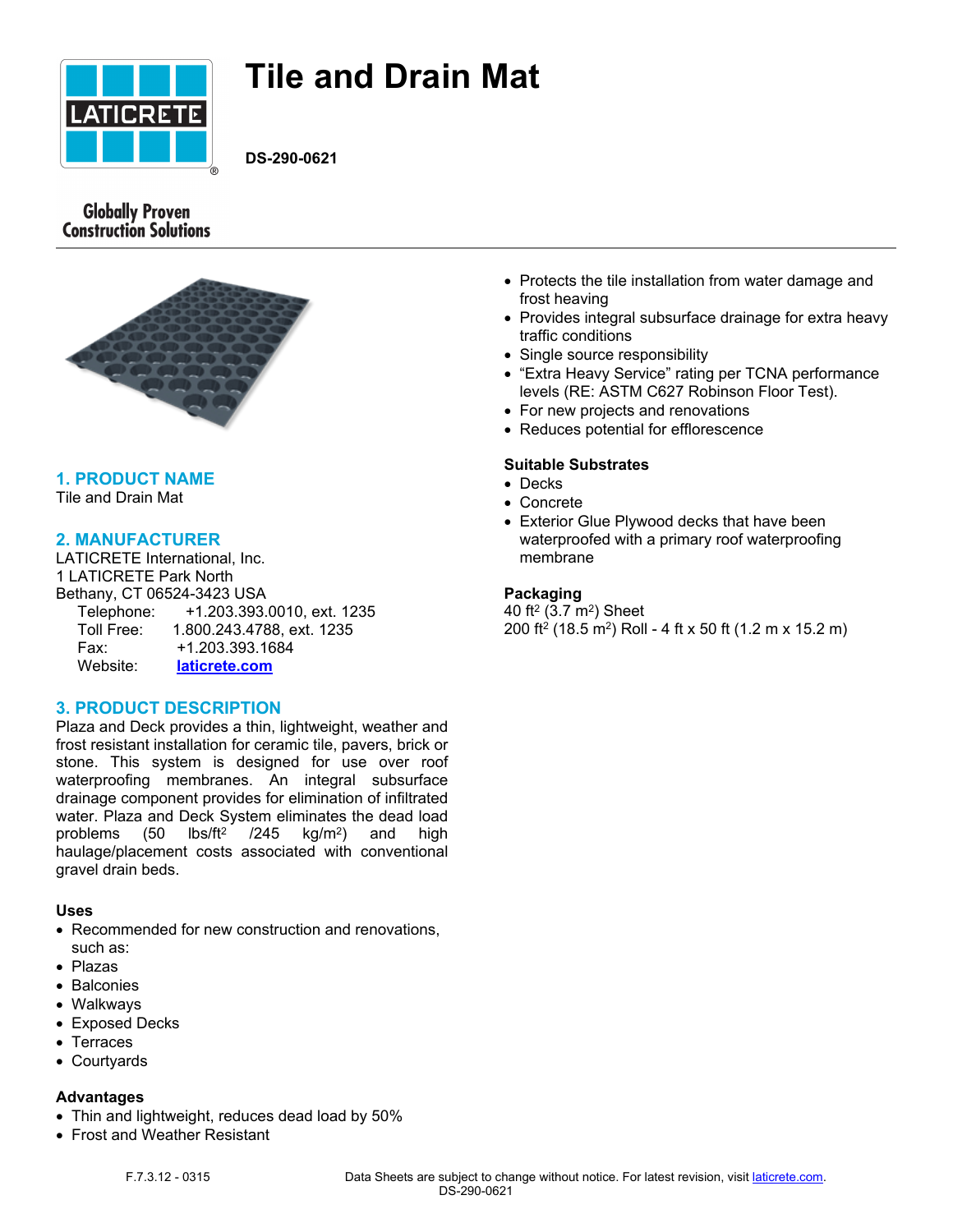## **Approximate Coverage**

| <b>Application</b>                                               | <b>Product</b>                               | <b>Mix</b><br><b>Ratio</b>                                                                      | Coverag<br>e                                                                               |
|------------------------------------------------------------------|----------------------------------------------|-------------------------------------------------------------------------------------------------|--------------------------------------------------------------------------------------------|
| Leveling<br><b>Bed Pitch</b><br>Layer<br>(Plastic<br>Consistency | 3701 Fortified<br><b>Mortar Bed</b>          | 60 lb<br>(27.3)<br>kg)<br>bag<br>to<br>$0.7 -$<br>0.8<br>gal<br>$(2.6 -$<br>3.01<br>of<br>water | 24 ft <sup>2</sup> at<br>1/4"<br>$(2.2 \text{ m}^2 \text{ at }$<br>$6$ mm $)$<br>thickness |
| <b>Mortar Bed</b><br>(Dry Pack<br>Consistency                    | 3701 Fortified<br><b>Mortar Bed</b>          | 60 lb.<br>(27.3)<br>kg)<br>bag<br>to 0.7<br>$-0.8$<br>gal<br>$(2.6 -$<br>3.01<br>οf<br>water    | 3 ft <sup>2</sup> at 2"<br>thick $(0.3)$<br>$m2$ at 50<br>mm)<br>thickness                 |
| <b>Thin Bed</b><br>(Trowelable)                                  | Powder gauged<br>with 4237 Latex<br>Additive | 35<br>lbs. to<br>1 gal.<br>(16)<br>kg to<br>3.81                                                | 40 ft <sup>2</sup> (3.6<br>$m2$ )                                                          |
|                                                                  | 254 Platinum                                 | 50 lb<br>(22.7)<br>kg) to<br>5<br>quart<br>s(5.2)<br>I) of<br>water                             | 60 ft <sup>2</sup> (5.4<br>m <sup>2</sup>                                                  |
| Grout<br>(Plastic)                                               | <b>PERMACOLOR</b><br><sup>®</sup> Grout      | 25 lb.<br>(11.3)<br>kg)<br>bag<br>to $1/2$<br>gal<br>(1.91)<br>of<br>water                      | Refer to<br>Grout<br>Coverage<br>Chart                                                     |

# **Limitations**

 Adhesives/mastics, mortars and grouts for ceramic tile, pavers, brick and stone are not replacements for waterproof membranes. When a waterproof membrane is required, use a LATICRETE®

Waterproofing Membrane (see Section 10 FILING SYSTEM)

- A primary roof membrane must be installed first; the System is then loose-laid over the membrane
- Surfaces must be structurally sound, stable and rigid enough to support ceramic/stone tile, thin brick and similar finishes. Substrate deflection under all live, dead and impact loads, including concentrated loads, must not exceed L/360 for thin bed ceramic tile/brick installations or L/480 for thin bed stone installations where L=span length (except for cases where local building codes take precedence [e.g. International Building Code Exterior Adhered Veneers – maximum allowable deflection under total anticipated load not to exceed L/600]). See ANSI A108.1.2.3/TCNA page 10– Maximum Allowable Deflection for Substrates Installed by Other Trades for more information.
- Consult local building codes and regulations for structural requirements.

## **Cautions**

- During cold weather, protect finished work until fully cured.
- Keep out of reach of children.

# **4. TECHNICAL DATA**

## **Physical Properties**

| Weight of System @ 2" (50 mm)<br><b>Thickness</b><br>(excluding veneer) | 27 lbs 1 per $ft^2$<br>$(132 \text{ kg/m}^2)$ |
|-------------------------------------------------------------------------|-----------------------------------------------|
| Compressive Strength of System<br>with 1/2" (12 mm) Paver Tile          | 432,000 lbs/ft <sup>2</sup><br>(20.7 MPa)     |
| Service Rating per ASTM C627                                            | <b>Extra Heavy</b>                            |

Specifications subject to change without

notification. Results shown are typical but reflect test procedures used. Actual field performance will depend on installation methods and site conditions.

Specifications subject to change without notification. Results shown are typical but reflect test procedures used. Actual field performance will depend on installation methods and site conditions.

# **5. INSTALLATION**

## **Preparation**

Wood framed & plywood systems must use exterior glue plywood. Slope of concrete or wood structures to drain, to an edge, or scuppers must be provided, pitch 1/4" per foot (19 mm per 1 m). **Application**

# *PITCH LAYER*

To provide pitch over a concrete deck, prepare a Latex Leveling Bed mix. Apply mortar over dampened substrate. Build from featheredge up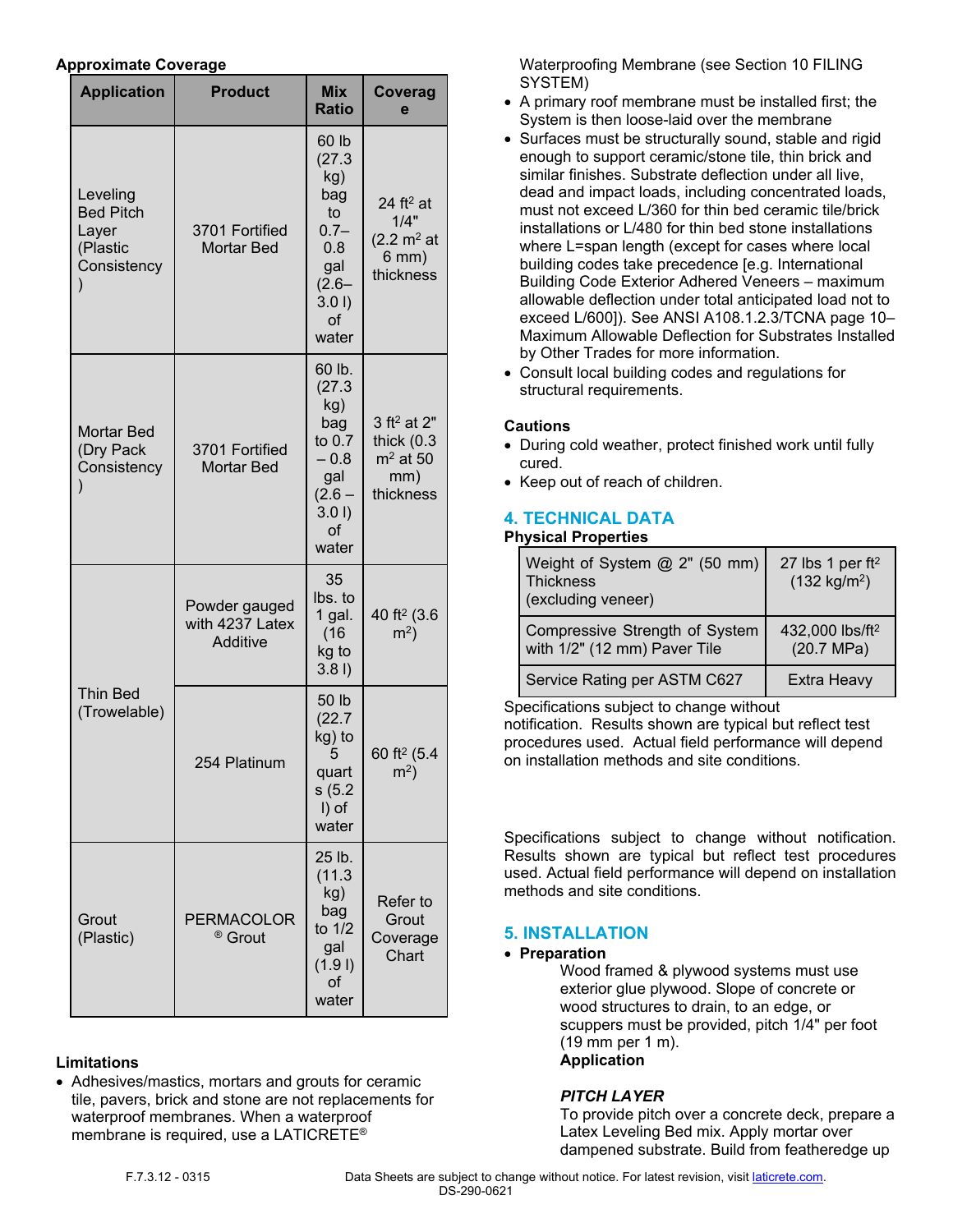to 3/4" (19 mm). Primary roof waterproofing membrane (provided by others) must be properly installed according to manufacturer's instructions over the hardened pitch layer. Flood testing of primary waterproofing membrane is required prior to the installation of Plaza and Deck System.

*Note: Contact roofing membrane manufacturer for installation and protection requirements.*

## *TILE DRAIN MAT*

Tile Drain Mat is loose laid over primary roof waterproofing membrane. Mat is placed so that open cups face up. Roll out mat and cut to desired length with utility knife (protect waterproofing membrane from damage). Interlock by placing one row of disks over top of adjacent sheet and lay in. Sheets can be cut easily for precise fit at restraining wall surfaces. If Drain Tile Mat will be exposed for a period of time. Cover with a protection board. Also, place temporary weight on Tile Drain Mat to prevent uplifting by wind.

*Note: Tile Drain Mat interlocks in only one direction.*

*LATEX MORTAR BED*—Screed the mortar in a normal manner, remembering to maintain the proper pitch in the deck. Place galvanized wire reinforcing in the middle of the bed. Compact or tamp the mortar bed to ensure proper strength and durability.

A minimum bed thickness of 2" (50 mm) is required. Note: Additional pitch can be built into mortar bed if primary membrane has not been sufficiently pitched (minimum required 1/4" per foot/ 18 mm per meter.)

## *HYDRO BAN*®

(For detailed installation guidelines please refer to data sheet 663.0, 663.5) HYDRO BAN® can be applied after Mortar Bed has hardened (72 hours @ 70°F (21°C). Do not install membrane over areas with standing water. If membrane is to be left temporarily exposed, cover with protection board. Protect from rain with polyethylene sheet for 7 days @ 70°F (21°C) after installation. Flash membrane over edge of Mortar Bed at expansion joints (see detail drawing ES–EJ01).

*Note: Do not bridge expansion joints with membrane. Flash membrane down into joint and seal joint with foam backer rod and sealant.*

#### *Latex Thin-set Mortar*

Install ceramic tile, pavers and stone directly over HYDRO BAN® using 254 Platinum or 4237 Latex mixed with 211 Powder.

## *Latex Modified Grout*

Select grout color from Grout Color Card Data Sheet 254.3 US. Prepare grout using PERMACOLOR<sup>®</sup> Grout<sup>?</sup> mixed with water. Expansion and Control Joints–Ensure that all wall/floor and field expansion joints are properly designed and spaced, and are free to move using a traffic-bearing, exterior grade sealant or pre-formed jointing material. Use LATASIL™.

## **6. AVAILABILITY AND COST**

#### **Availability**

LATICRETE materials are available worldwide.

#### **For Distributor Information, Call:**

 Toll Free: 1.800.243.4788 Telephone: +1.203.393.0010 For on-line distributor information, visit LATICRETE at **[laticrete.com](https://laticrete.com/)**

#### **Cost**

Contact a LATICRETE Distributor in your area.

## **7. WARRANTY**

See 10. FILING SYSTEM:

- DS 025.0: 25 Year System Warranty
- DS 230.13: 1 Year Product Warranty

## **8. MAINTENANCE**

LATICRETE and LATAPOXY grouts require routine cleaning with a neutral pH soap and water. All other LATICRETE and LATAPOXY materials require no maintenance but installation performance and durability may depend on properly maintaining products supplied by other manufacturers.

## **9. TECHNICAL SERVICES**

#### **Technical Assistance**

Information is available by calling the LATICRETE Technical Service Hotline:

| Toll Free: | 1.800.243.4788, ext. 1235  |
|------------|----------------------------|
| Telephone: | +1.203.393.0010, ext. 1235 |
| Fax:       | +1.203.393.1948            |

#### **Technical and Safety Literature**

To acquire technical and safety literature, please visit our website at **[laticrete.com](https://laticrete.com/).**

#### **10. FILING SYSTEM**

Additional product information is available on our website at *[laticrete.com](https://laticrete.com/).* The following is a list of related documents:

- DS 230.13: LATICRETE® Product Warranty (United States and Canada)
- DS 025.0APD: LATICRETE 25 Year Tile & Stone System Warranty (United States and Canada)
- DS 100.0: 3701 Fortified Mortar Bed
- DS 230.1: 4237 Latex Additive